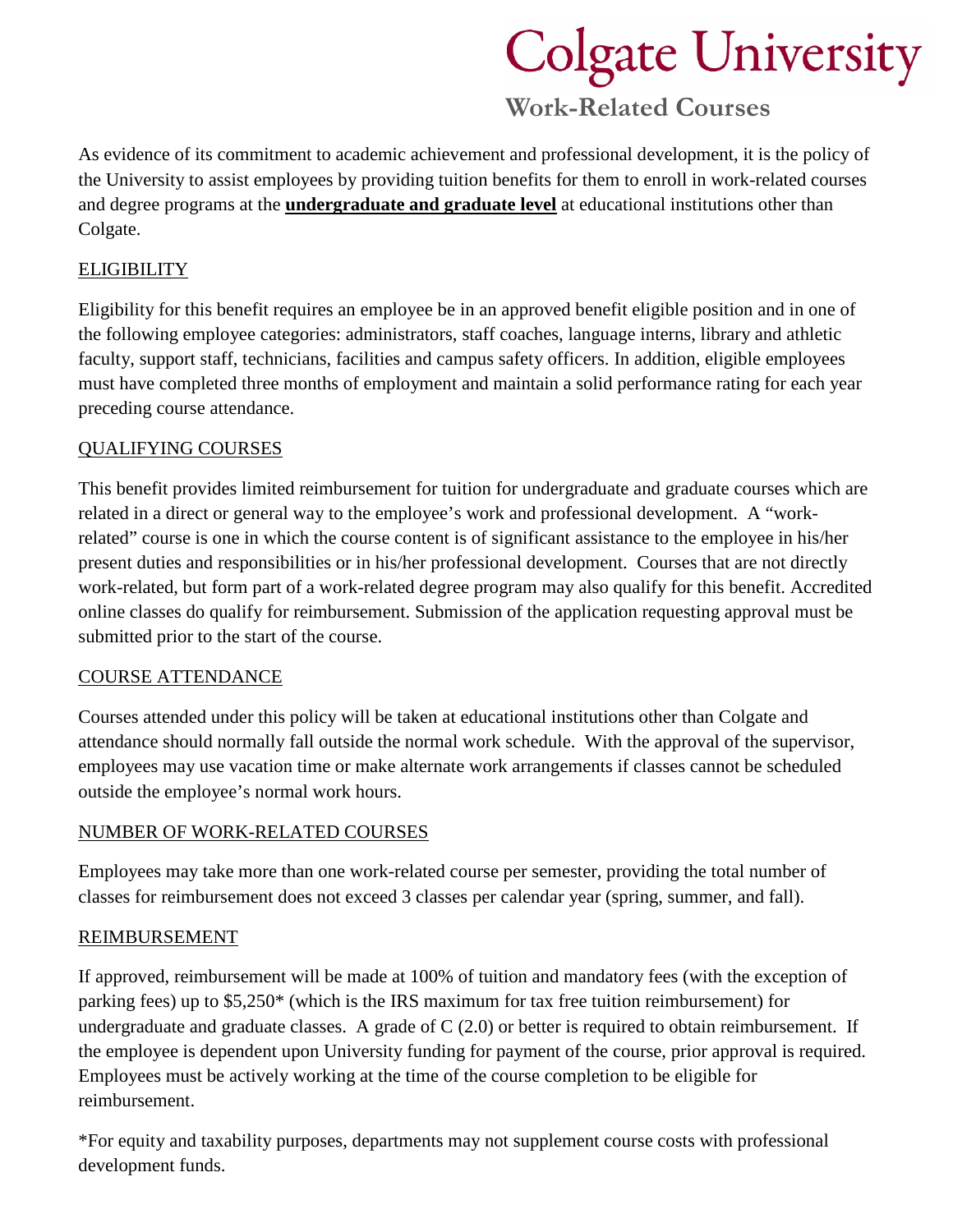#### APPROVAL

Approval will be made by the Director of Benefits and Employee Wellness. Employees should complete the application (available from the Human Resources Department or on the website at [http://www.colgate.edu/working-at-colgate/resources/forms-to-download\)](http://www.colgate.edu/working-at-colgate/resources/forms-to-download) for taking work-related courses and submit the completed form and course description to Human Resources prior to beginning the course(s). Please allow for at least 48 business hours for the review of the application.

The University will approve applications, as received, based on the funding available designation for this program.

#### APPEAL

Should approval for taking a course be denied, an employee may request a review of the decision to the Associate Vice President for Human Resources. The Associate Vice President requests that the written appeal be forwarded with reasons for reconsideration.